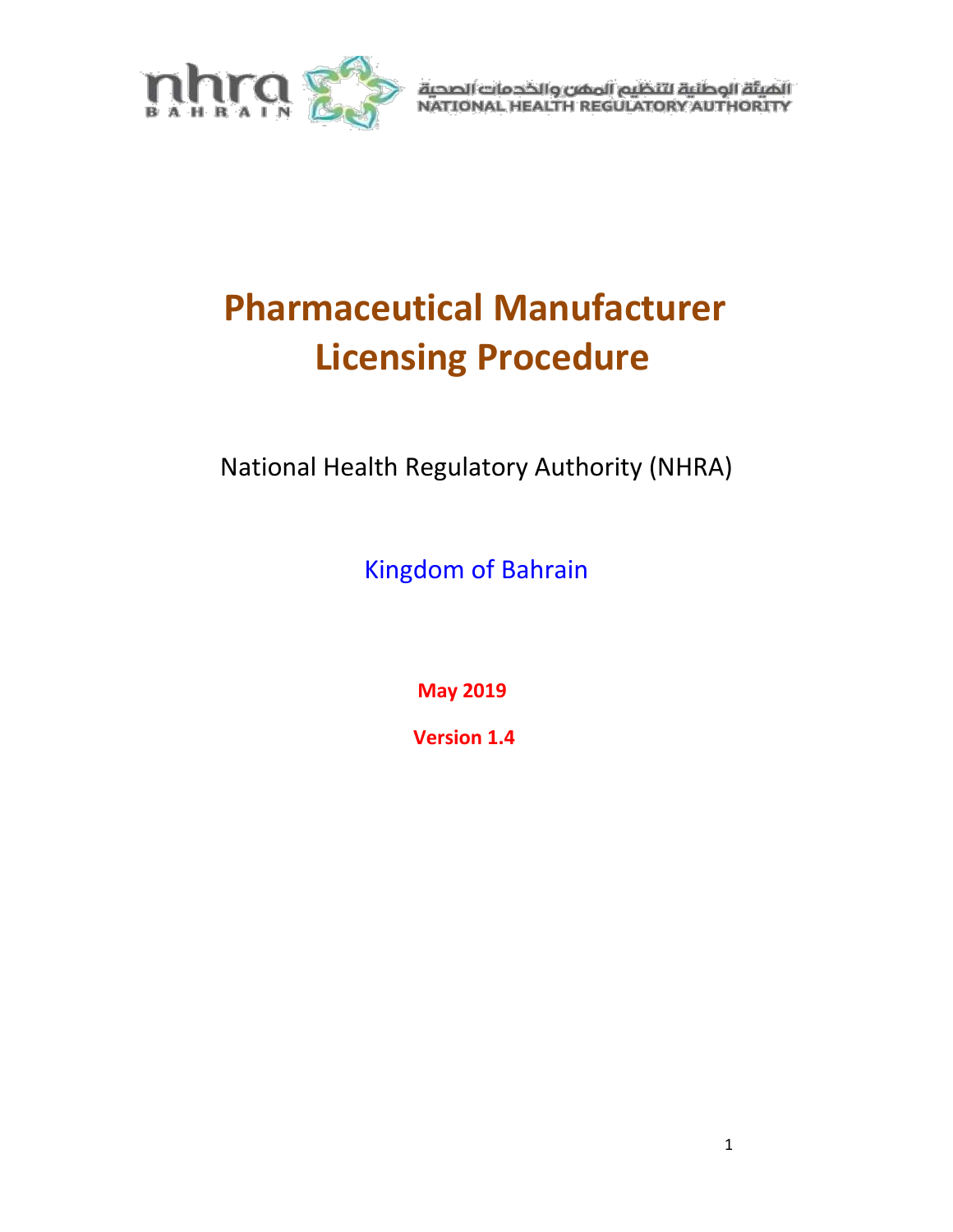#### **1. Introduction**

This document is meant to provide assistance to industry and professionals on how to comply with governing statutes and regulations. The document also provide assistance to staff on how NHRA mandates and objectives should be implemented in a manner that is fair, consistent and effective.

Local pharmaceutical manufacturing site licensing is done through PPR department in NHRA.

This procedure has been developed to assist establishments/manufacture in the preparation and submission of applications for Local pharmaceutical manufacturing site licensing in the Kingdom of Bahrain.

It should be noted that the NHRA has the right to request any information and data within the context of this procedure.

This document should be read in conjunction with other applicable guideline documents.

#### **2. Local Pharmaceutical Manufacturing Site**

To initiate construction of a manufacturing site prior approval from ministry of industry and commerce, from National Health Regulatory Authority (NHRA) and from the environment control directorate is mandatory.

The manufacturer/establishment should submit an online application to the ministry of industry & commerce by logging on their website [www.sijiat.bh](http://www.sijiat.bh/) and follow the required procedure.

The manufacturing site should be in an area, away from the source of pollution, gases, vapors, inflammable chemicals and residential area. The factory should be designed as per the international good manufacturing practices (GMP).

Pharmaceutical manufactures should note that they are responsible to adhere to the cGMP guidelines and consecutively to medicines quality, efficacy and safety throughout its life cycle. With further advancements in technology the manufacturing site may upgrade to meet the state of the art technology, it is the manufactures responsibility to inform NHRA when these changes occur as per the current guidelines.

The responsibilities include:

1. To ensure that all of the information given in the application form and supporting documents are true and valid.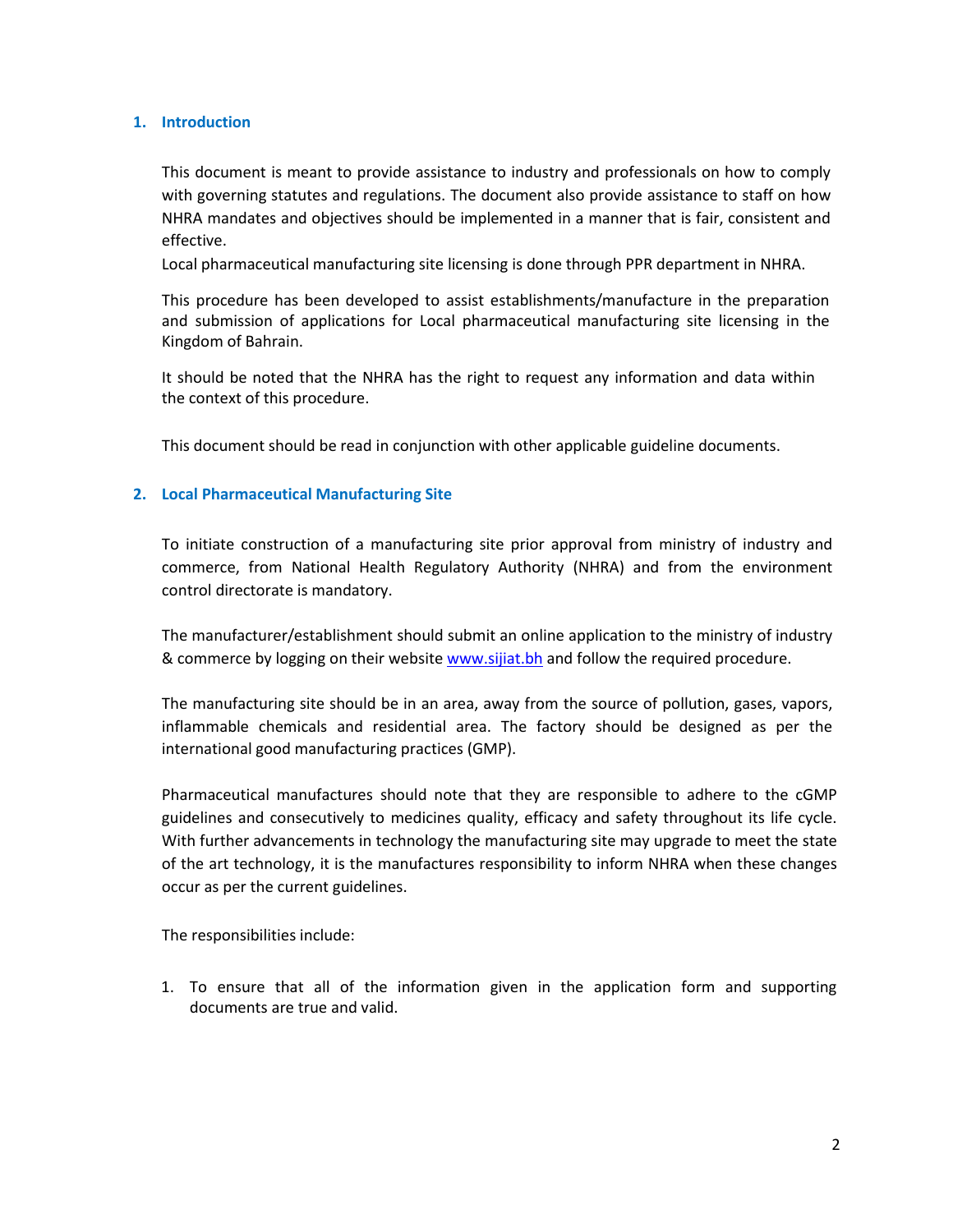- 2. To notify NHRA and seek approval for any change in the manufacturing site.
- 3. Send prior notification to NHRA in case where the manufacturing site is preparing for an inspection with regulatory agency other than NHRA. NHRA shall be a part of this inspection.
- 4. The manufacturer is required to send NHRA a copy of the above Inspection report.
- 5. To respond to NHRA queries or requests for more data for review, within the timelines.

Failure to comply with the above shall render the pharmaceutical manufacturing site license cancelled. Thus, NHRA reserves the right to suspended or withdraw the registration license of the pharmaceutical manufacturing site anytime during the production lifecycle, if found non-compliant.

Pharmaceutical manufacturing site license is valid for 3 years. The GMP certificate issued by NHRA upon successful completion of the GMP inspection is valid for 3 years.

# **3. Procedure for Local Pharmaceutical Manufacturing Site Licensing**

The applicant is required to submit an official letter addressed to CEO NHRA, detailing the intended production lines and brief of manufacturing site. A no objection letter will be issued by the CEO's office.

Upon approval from the Ministry of industry and commerce the application will be automatically transferred to NHRA for further assessment. Following steps are to be followed.

# **3.1.Initial application for approval of Pharmaceutical manufacturing site**

Applicants should prepare for an initial approval application for manufacturing site license including all documents listed in the application form (Annex I); this should be signed and stamped by the owner/general manger. An initial application fee is to be paid by the applicant.

Please note that for each application the most up to date versions of these forms should be downloaded directly from NHRA website.

Following conditions should be meet prior to filling this application:

- 1. Obtain approval from the ministry of industry and commerce.
- 2. Obtain approval from the environment control directorate.
- 3. Obtain approval from the municipality.
- 4. The manufacturing site should be in an area, away from the sources of pollution, gases, vapor, inflammable chemicals and residential area.
- 5. The factory should be designed as the international good manufacturing practices (GMP).

The proposed manufacturing site design/layout should be approved by NHRA.

The submission of the application for initial approval of pharmaceutical manufacturing site license prompts an inspection by NHRA.

Upon successful inspection NHRA shall issue a pre-approval letter signed by NHRA CEO to initiate construction of the manufacturing site. The applicant is required to pay fees per NHRA approved price list.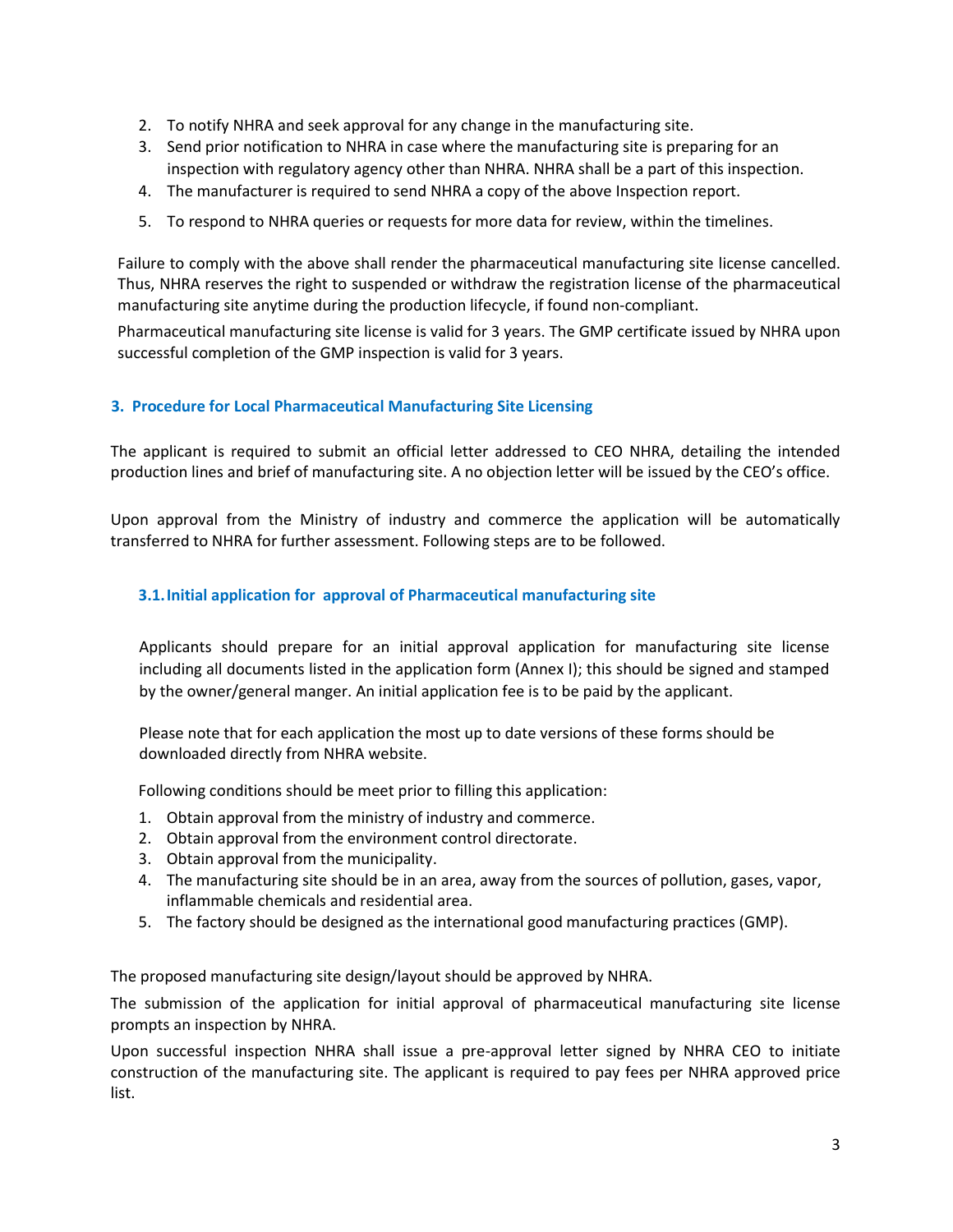#### **Pharmaceutical manufacturing site license application**

On completion of construction of manufacturing site, the manufacturer/establishment shall seek an appointment for submitting the application including all listed documents in Application form for Pharmaceutical manufacturing site license (Annex II); this form should be signed and stamped by the qualified personal mentioned in the form.

Following conditions should be meet prior to filling of this application:

- 1. Obtain the permit from civil defense.
- 2. The manufacturer recruit responsible person for quality control before the production start should have Bachelor degree in Pharmaceutical Science/chemist and should have a valid NHRA license.
- 3. Recruit general manufacturing manager and production manager should have Bachelor degree in Pharmaceutical Science and should have a valid NHRA license.

On receipt of the application form of pharmaceutical manufacturing site license the following step shall

be followed:

- 1. NHRA shall conduct an inspection of the manufacturing site post completion of construction.
- 2. Upon Installation of the machinery, NHRA shall conduct inspection.
- 3. Upon successful inspection and before commencing production of the qualification/validation batches NHRA shall grant Manufacturing License.

The manufacturing license is valid for 3 years. The Applicant is required to pay the fees per NHRA approved price list.

### **4. Post issuance of Manufacturing License**

Upon production of qualification/validation batch and displaying successful stability batches study, an inspection by NHRA is mandated. After which NHRA shall issue GMP certificate.

Any change in the manufacturing site shall be approved by NHRA prior to implementation.

Note:

- 1. Application fee shall be levied as per NHRA approved price list.
- 2. Manufacturing facility licensed as secondary packaging and /or batch releaser must ensure the establishment of complete production activities upon completion of 2 years from the manufacturing licensing date.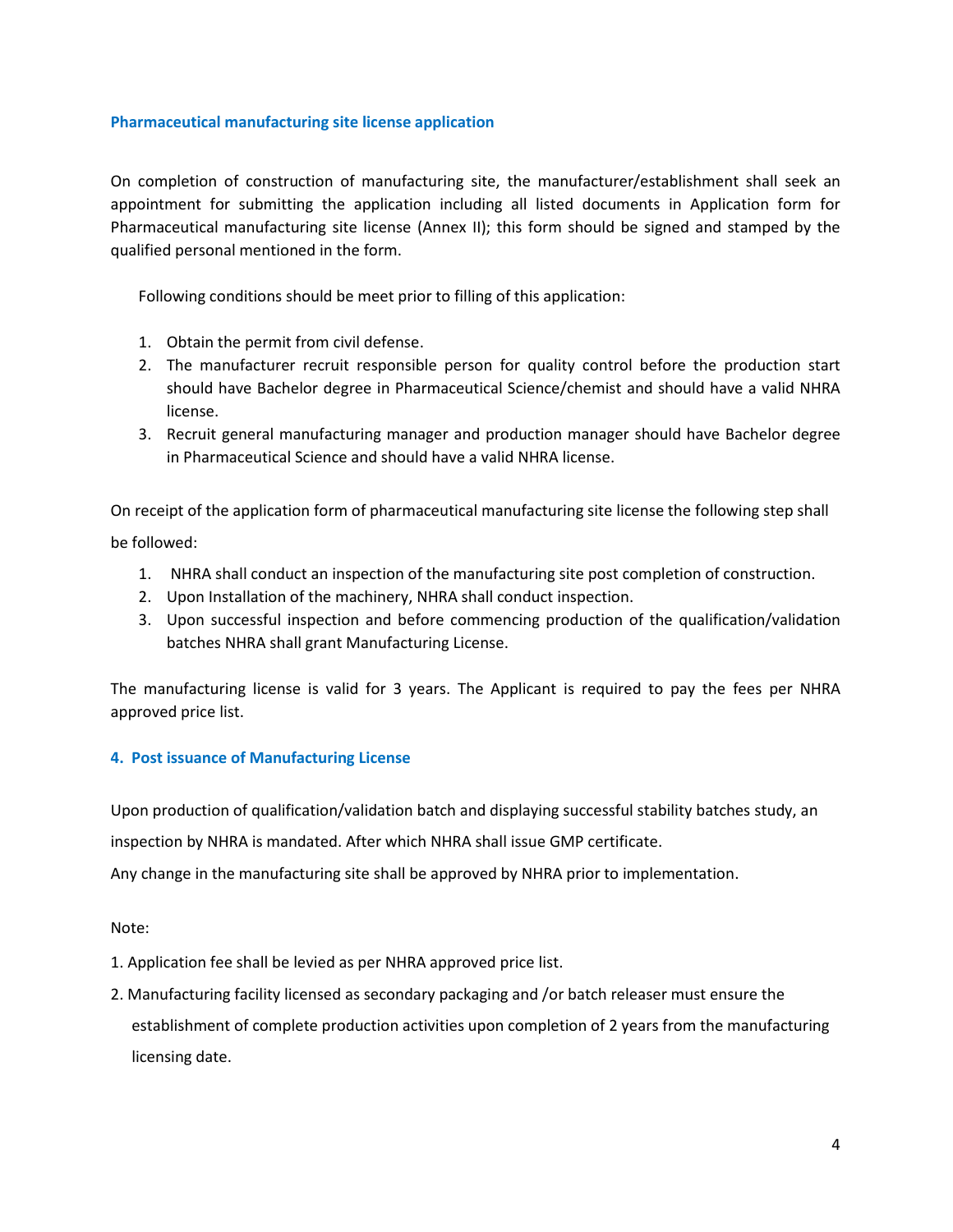# **Annex I Application for Initial Approval of Pharmaceutical Manufacturing Site**

| <b>Owner Information</b>                    |                                           |  |  |  |  |
|---------------------------------------------|-------------------------------------------|--|--|--|--|
| $\circ$<br>Establishment                    | $\circ$<br>Manufacturer                   |  |  |  |  |
| Establishment / Manufacturer Name:          |                                           |  |  |  |  |
|                                             | Establishment / Manufacturer Nationality: |  |  |  |  |
| CR Number:                                  |                                           |  |  |  |  |
| Expiry date:                                |                                           |  |  |  |  |
| <b>Establishment / Manufacturer Address</b> |                                           |  |  |  |  |
| City:                                       |                                           |  |  |  |  |
| Area/District:                              |                                           |  |  |  |  |
| <b>Building Number:</b>                     |                                           |  |  |  |  |
| <b>Block Number:</b>                        | Road number:                              |  |  |  |  |
| Phone:                                      |                                           |  |  |  |  |
| Extension:                                  |                                           |  |  |  |  |
| Fax:                                        |                                           |  |  |  |  |
| Email:                                      |                                           |  |  |  |  |
| <b>Mailing Address:</b>                     |                                           |  |  |  |  |
|                                             |                                           |  |  |  |  |
|                                             |                                           |  |  |  |  |
|                                             |                                           |  |  |  |  |
| <b>Manufacturer Location</b>                |                                           |  |  |  |  |
| Manager Name:                               |                                           |  |  |  |  |
| City:                                       |                                           |  |  |  |  |
| Area/District:                              |                                           |  |  |  |  |
| <b>Building Number:</b>                     |                                           |  |  |  |  |
| <b>Block Number:</b>                        | Road number:                              |  |  |  |  |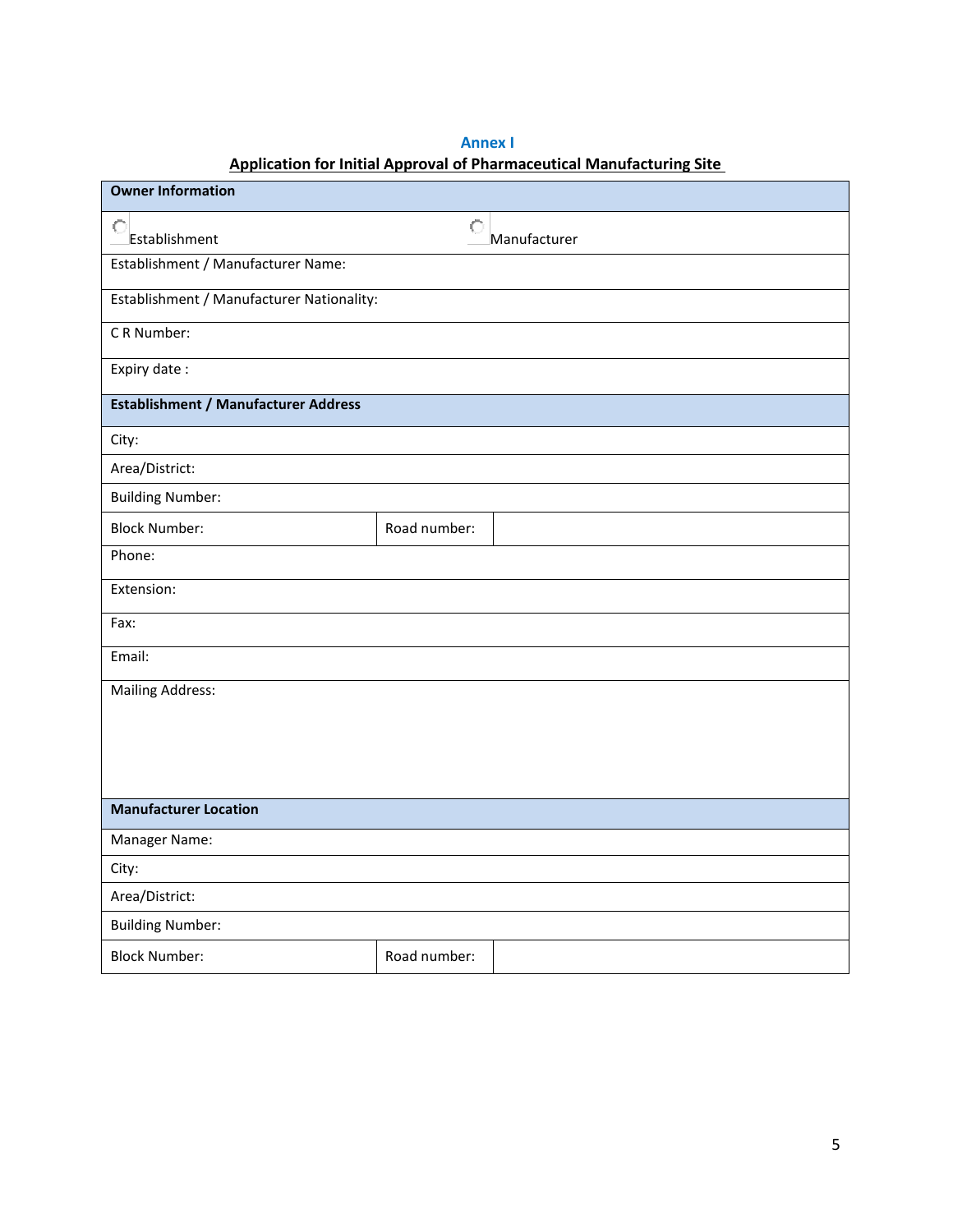| <b>Manufacturing Activities</b>                 |
|-------------------------------------------------|
| <b>Primary Packaging</b>                        |
| Secondary Packaging                             |
| <b>Finished Products Manufacturing</b>          |
| Active Pharmaceutical Ingredients Manufacturing |
| Others (Specify)                                |
| <b>Product Type</b>                             |
| Medicines                                       |
| <b>Health Products</b>                          |
| <b>Functional Foods</b>                         |
| <b>Production Lines</b>                         |
|                                                 |
| Delegated person to follow up with NHRA         |
| Contact Name:                                   |
| CPR Number:                                     |
| Phone:                                          |
| Extension:                                      |
| Mobile:                                         |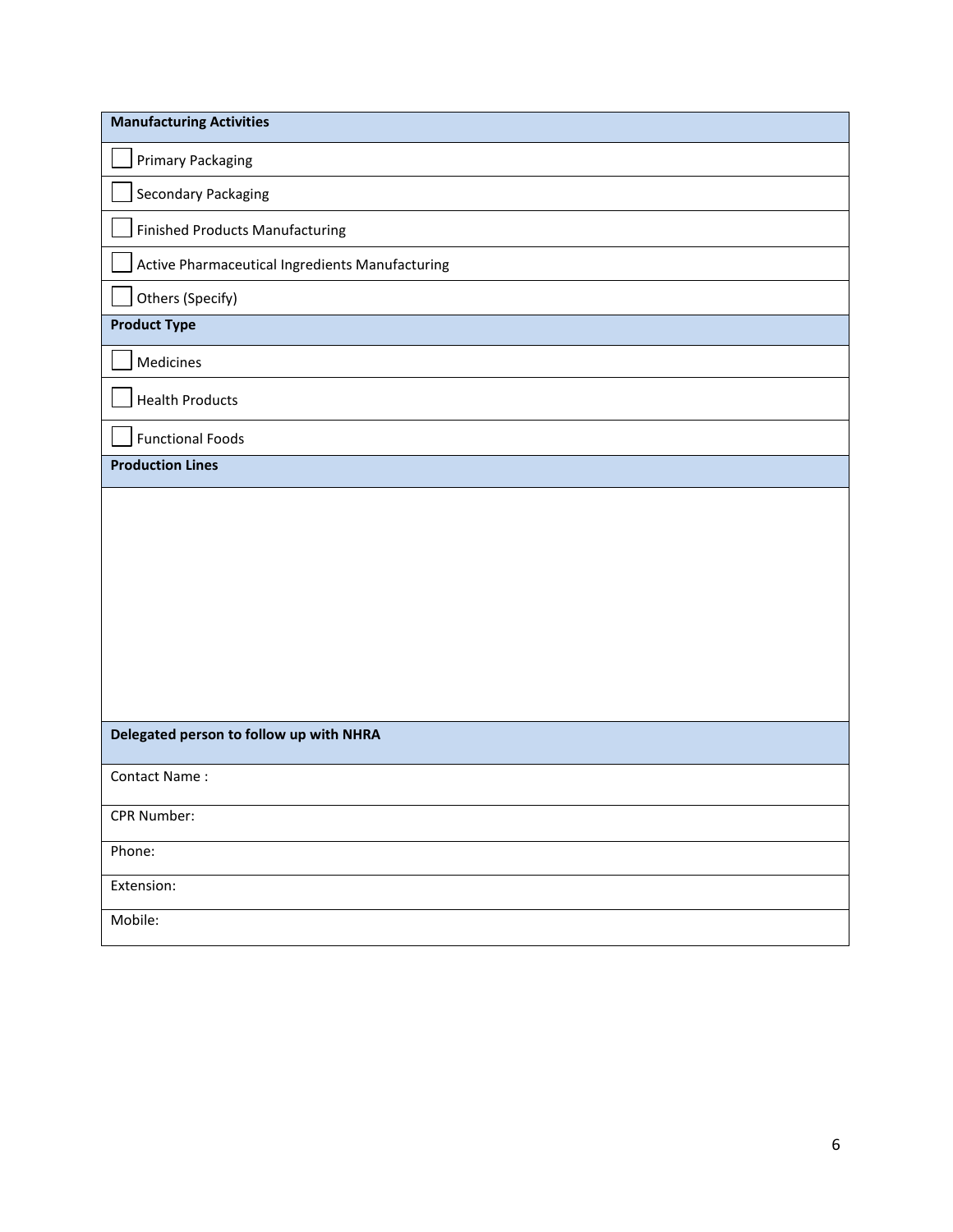**Owner Commitment**

This form has been filled by my knowledge with complete and correct information. Also, all attached documents are stamped by company's stamp and considered as an official copy. I take the extreme responsibility for any forgery or incorrect information on these documents

I undertake to update any changes in the current information

I will not manufacture or market any product unless it is registered by NHRA & have a certificate of Good Manufacturing Practices (GMP)

I have read all terms and conditions of the Kingdom of Bahrain law # 15 of 2007 for Narcotics and Psychotropic Substances and I undertake to follow all its content and regulations followed, also I undertake to follow any regulation issued by NHRA in future

I have read all terms and conditions of the Kingdom of Bahrain law # 18 of 1997 for Regulation of Pharmacy and I undertake to follow all its content and regulations , also I undertake to follow any regulation issued by NHRA in future.

Name :

Date:

Owner / General Manager (For manufacturer) signature :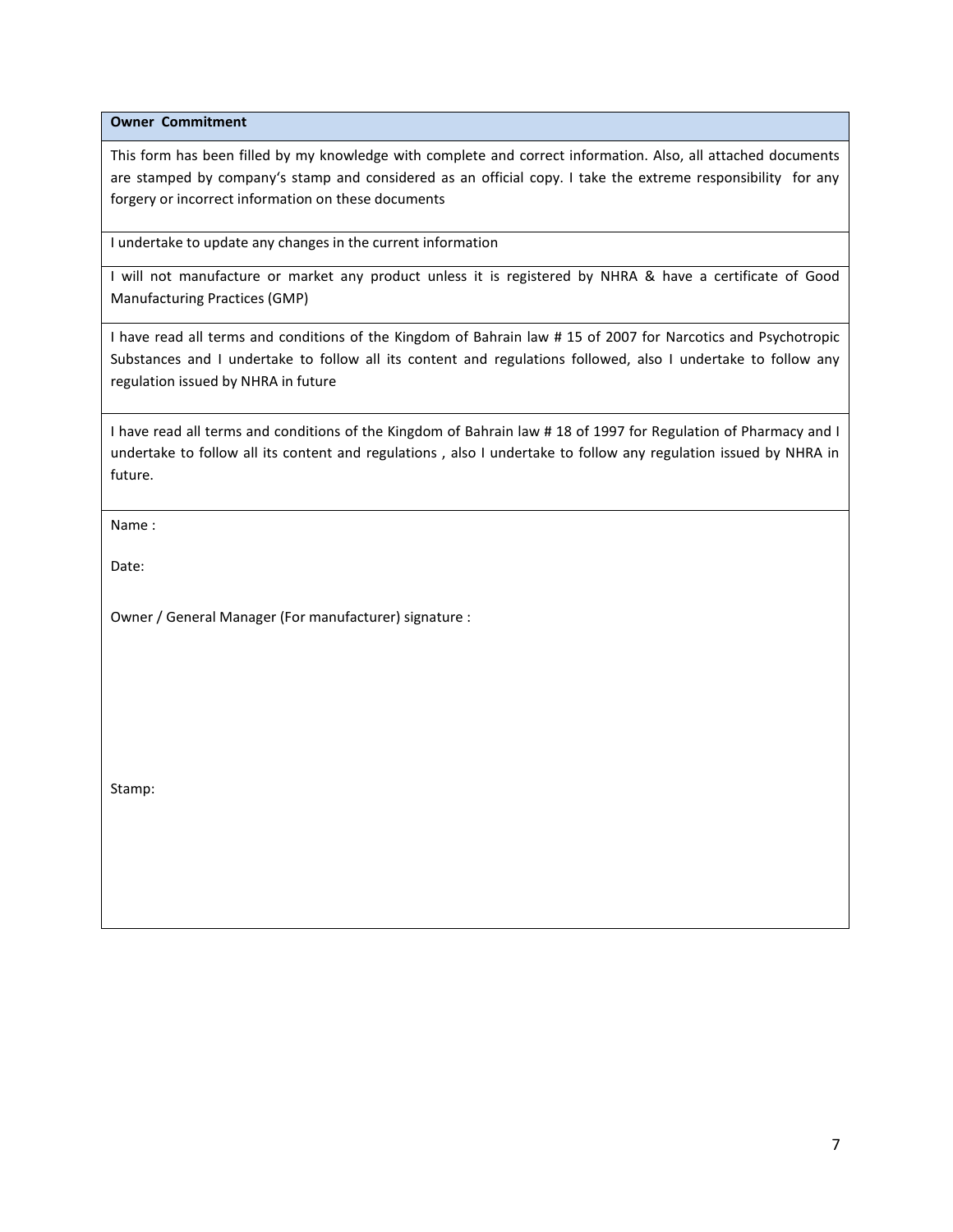**Documents/and conditions needed for initial approval of pharmaceutical manufacturing site** 

**Conditions:**

1. Obtain approval from the ministry of industry and commerce.

2. Obtain approval from the environment control directorate.

3. Obtain approval from municipality.

4. The manufacturing site should be in an area , away from the sources of pollution, gases, vapour, inflammable chemicals and residential area.

5. The factory design should be as per the international good manufacturing practices (GMP).

**Documents:**

1. Submit letter to chief executive officer of NHRA to obtain initial approval for the manufacturing site.

2. Copy of CR.

3. Copy of tenancy agreement or the owner contract.

4. Copy of approval from the ministry of industry and commerce.

5. Copy of approval from municipality.

6. Manufacturing site layout/design.

N.B all documents should be valid.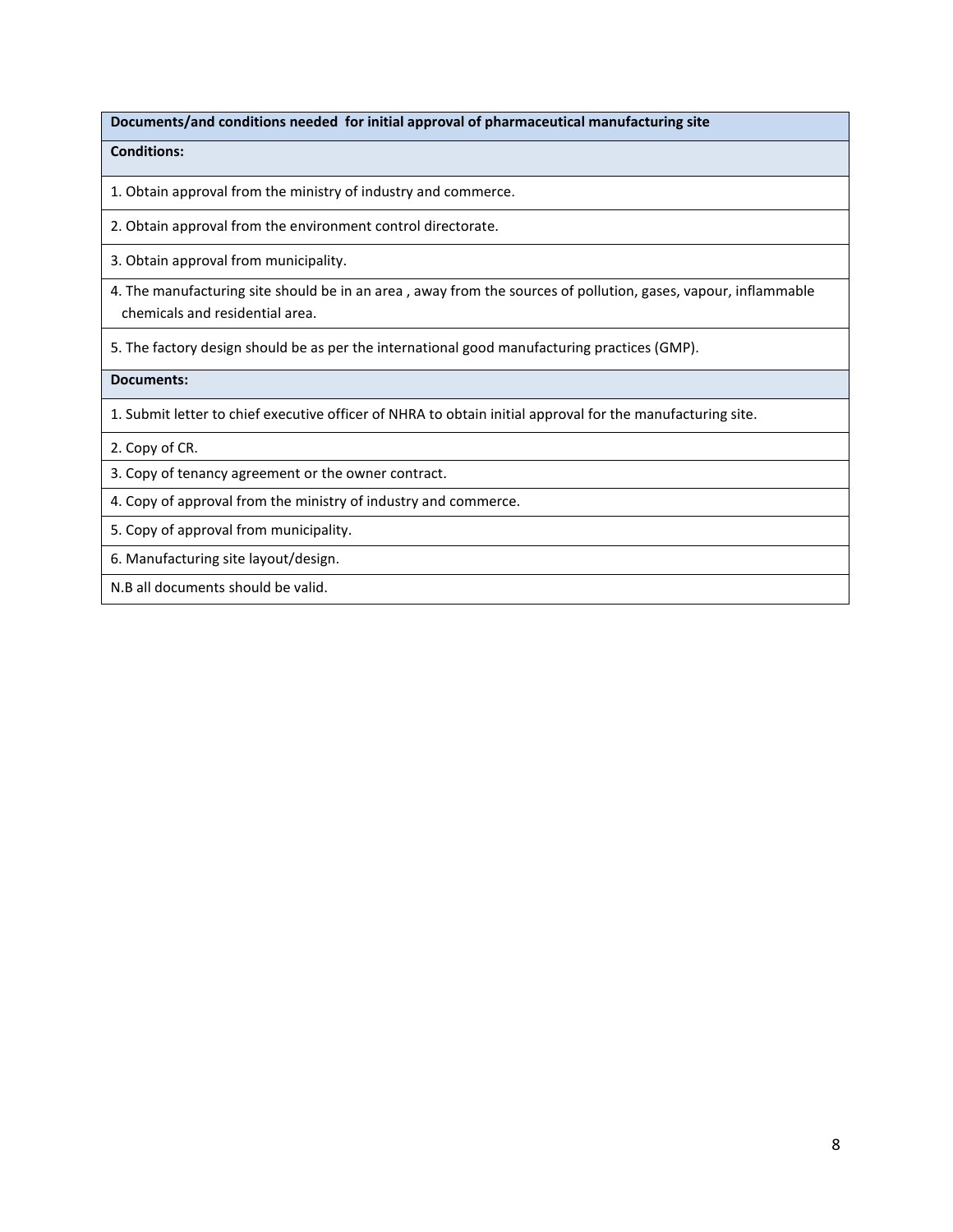# **Annex II**

# **Application for Approval of Pharmaceutical Manufacturing Site License**

| <b>Manufacture Information</b>                  |              |  |  |
|-------------------------------------------------|--------------|--|--|
| Manufacture Name:                               |              |  |  |
| Initial Approval Reference :                    |              |  |  |
| CR Number:                                      |              |  |  |
| Expiry date:                                    |              |  |  |
| <b>Manufacturing Address</b>                    |              |  |  |
| City:                                           |              |  |  |
| Area/District:                                  |              |  |  |
| <b>Building Number:</b>                         |              |  |  |
| <b>Block Number:</b>                            | Road number: |  |  |
| Phone:                                          |              |  |  |
| Extension:                                      |              |  |  |
| Fax:                                            |              |  |  |
| Email:                                          |              |  |  |
| <b>Mailing Address:</b>                         |              |  |  |
|                                                 |              |  |  |
|                                                 |              |  |  |
|                                                 |              |  |  |
| <b>Manufacture activities</b>                   |              |  |  |
| <b>Primary Packaging</b>                        |              |  |  |
| Secondary Packaging                             |              |  |  |
| <b>Finished Products Manufacturing</b>          |              |  |  |
| Active Pharmaceutical ingredients Manufacturing |              |  |  |
| Others (Specify)                                |              |  |  |
| <b>Product Type</b>                             |              |  |  |
| Medicine                                        |              |  |  |
| <b>Health Products</b>                          |              |  |  |
| <b>Functional Foods</b>                         |              |  |  |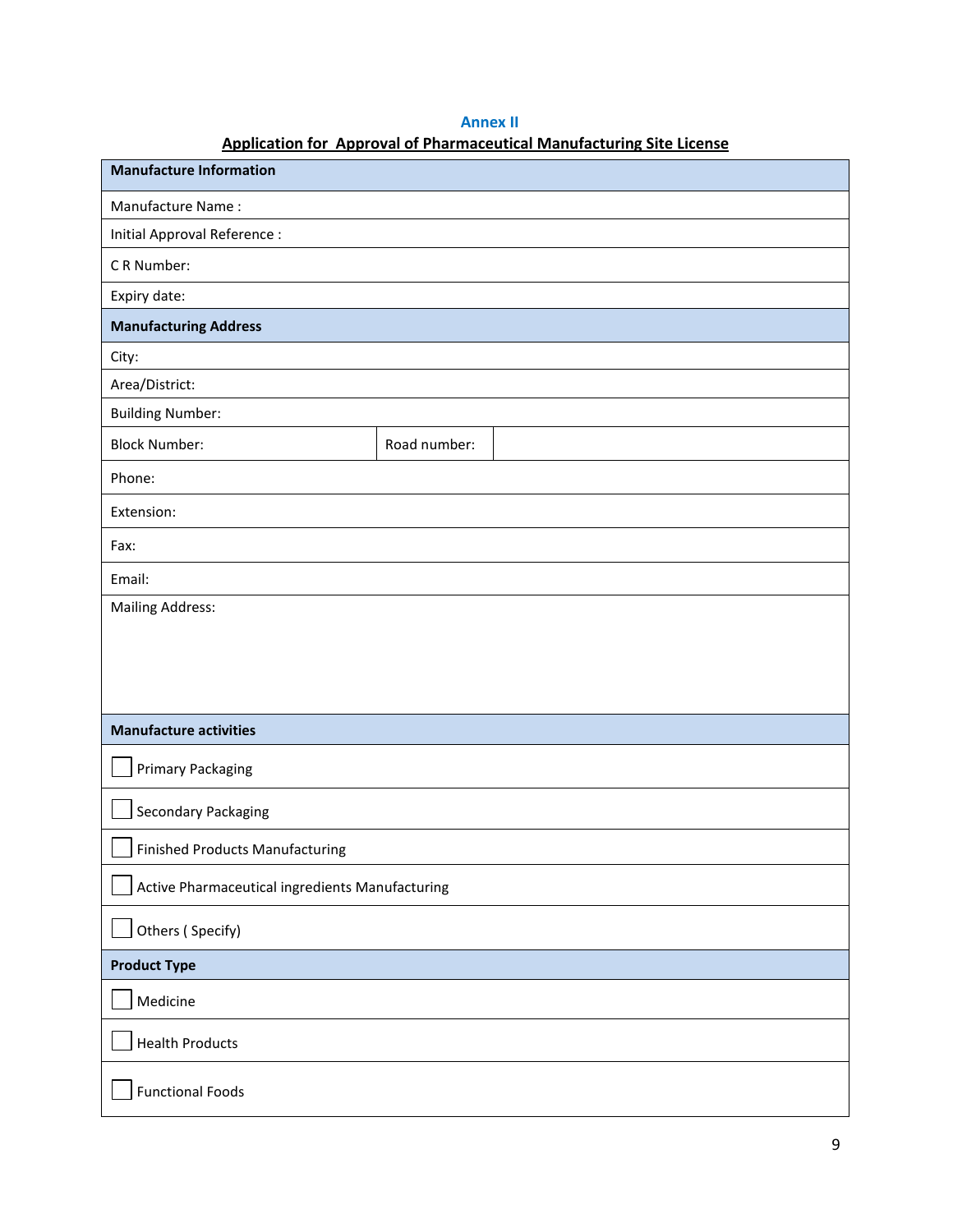| <b>Owner Information</b><br>$\circ$<br>$\left( \bullet \right)$<br>Establishment<br>Manufacturer<br>Establishment / Manufacturer Name:<br>Establishment / Manufacturer Nationality:<br><b>Address</b><br>City:<br>Area/District:<br><b>Building Number:</b><br><b>Block Number:</b><br>Road number:<br>Phone:<br>Extension:<br>Fax:<br>Email:<br><b>Mailing Address:</b><br><b>Production Manager Information</b><br>Name:<br><b>CPR Number:</b><br>Expiry date:<br>NHRA Pharmacist License Number:<br>Expiry date:<br>Mobile:<br>Email: | <b>Production Lines</b> |  |
|------------------------------------------------------------------------------------------------------------------------------------------------------------------------------------------------------------------------------------------------------------------------------------------------------------------------------------------------------------------------------------------------------------------------------------------------------------------------------------------------------------------------------------------|-------------------------|--|
|                                                                                                                                                                                                                                                                                                                                                                                                                                                                                                                                          |                         |  |
|                                                                                                                                                                                                                                                                                                                                                                                                                                                                                                                                          |                         |  |
|                                                                                                                                                                                                                                                                                                                                                                                                                                                                                                                                          |                         |  |
|                                                                                                                                                                                                                                                                                                                                                                                                                                                                                                                                          |                         |  |
|                                                                                                                                                                                                                                                                                                                                                                                                                                                                                                                                          |                         |  |
|                                                                                                                                                                                                                                                                                                                                                                                                                                                                                                                                          |                         |  |
|                                                                                                                                                                                                                                                                                                                                                                                                                                                                                                                                          |                         |  |
|                                                                                                                                                                                                                                                                                                                                                                                                                                                                                                                                          |                         |  |
|                                                                                                                                                                                                                                                                                                                                                                                                                                                                                                                                          |                         |  |
|                                                                                                                                                                                                                                                                                                                                                                                                                                                                                                                                          |                         |  |
|                                                                                                                                                                                                                                                                                                                                                                                                                                                                                                                                          |                         |  |
|                                                                                                                                                                                                                                                                                                                                                                                                                                                                                                                                          |                         |  |
|                                                                                                                                                                                                                                                                                                                                                                                                                                                                                                                                          |                         |  |
|                                                                                                                                                                                                                                                                                                                                                                                                                                                                                                                                          |                         |  |
|                                                                                                                                                                                                                                                                                                                                                                                                                                                                                                                                          |                         |  |
|                                                                                                                                                                                                                                                                                                                                                                                                                                                                                                                                          |                         |  |
|                                                                                                                                                                                                                                                                                                                                                                                                                                                                                                                                          |                         |  |
|                                                                                                                                                                                                                                                                                                                                                                                                                                                                                                                                          |                         |  |
|                                                                                                                                                                                                                                                                                                                                                                                                                                                                                                                                          |                         |  |
|                                                                                                                                                                                                                                                                                                                                                                                                                                                                                                                                          |                         |  |
|                                                                                                                                                                                                                                                                                                                                                                                                                                                                                                                                          |                         |  |
|                                                                                                                                                                                                                                                                                                                                                                                                                                                                                                                                          |                         |  |
|                                                                                                                                                                                                                                                                                                                                                                                                                                                                                                                                          |                         |  |
|                                                                                                                                                                                                                                                                                                                                                                                                                                                                                                                                          |                         |  |
|                                                                                                                                                                                                                                                                                                                                                                                                                                                                                                                                          |                         |  |
|                                                                                                                                                                                                                                                                                                                                                                                                                                                                                                                                          |                         |  |
|                                                                                                                                                                                                                                                                                                                                                                                                                                                                                                                                          |                         |  |
|                                                                                                                                                                                                                                                                                                                                                                                                                                                                                                                                          |                         |  |
|                                                                                                                                                                                                                                                                                                                                                                                                                                                                                                                                          |                         |  |
|                                                                                                                                                                                                                                                                                                                                                                                                                                                                                                                                          |                         |  |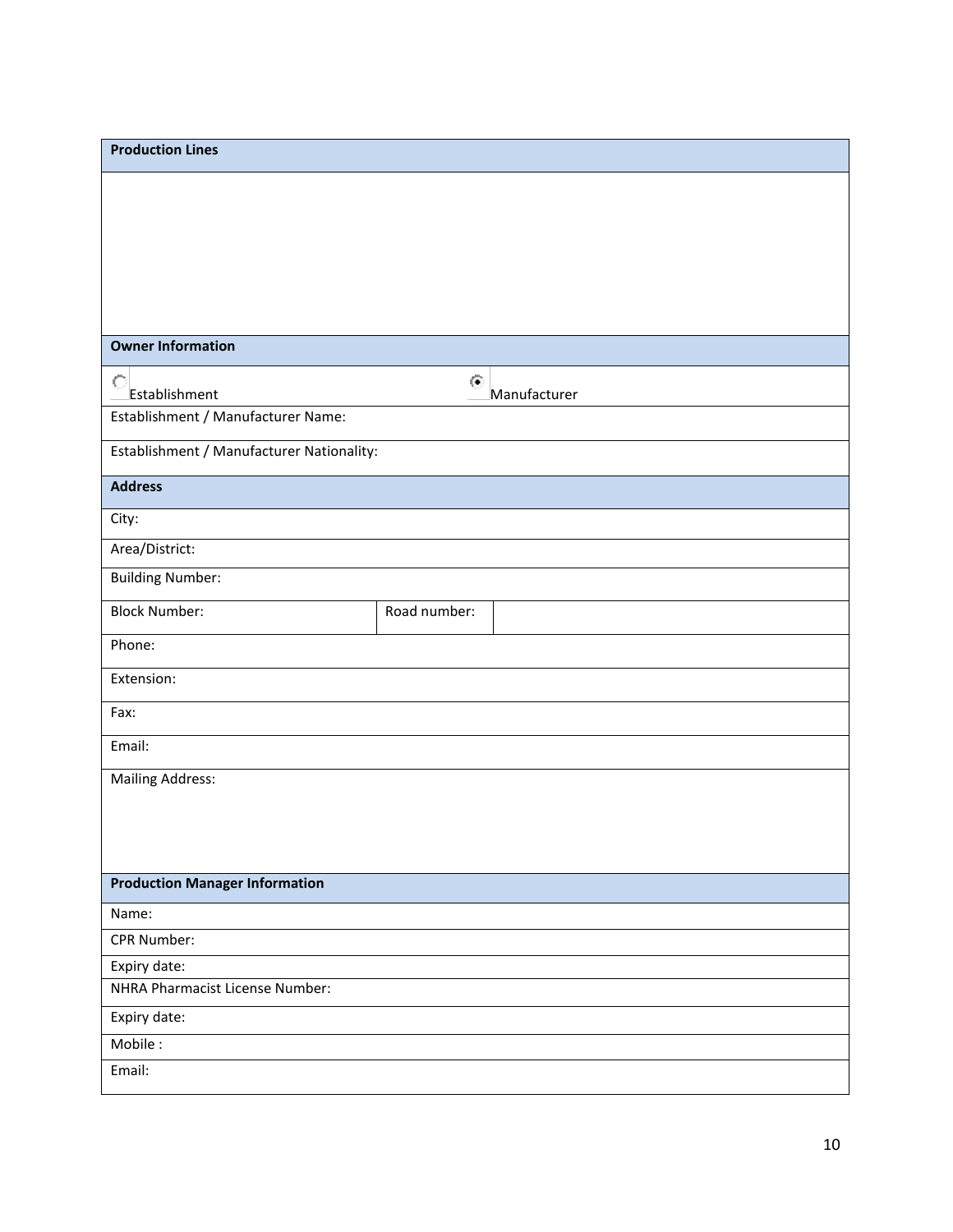| <b>Quality Control Manager Information</b>                                 |
|----------------------------------------------------------------------------|
| Name:                                                                      |
| CPR Number:                                                                |
| Expiry date:                                                               |
| NHRA Pharmacist License Number:                                            |
| Expiry date:                                                               |
| Mobile:                                                                    |
| Email:                                                                     |
| Are there any narcotic or controlled drugs?                                |
| $\circ$<br>$\circ$<br>Yes<br>No                                            |
| Name of person in charge:                                                  |
| CPR Number:                                                                |
| Expiry date:                                                               |
| NHRA Pharmacist License Number:                                            |
| Expiry date:                                                               |
| The official address for receiving the official letter and memos from NHRA |
| Fax No:                                                                    |
| Email:                                                                     |
| <b>Mailing Address:</b>                                                    |
|                                                                            |
|                                                                            |
|                                                                            |
|                                                                            |
| Delegated person to follow up with NHRA                                    |
| Contact Name:                                                              |
| CPR number:                                                                |
| Phone:                                                                     |
| Extension:                                                                 |
| Mobile:                                                                    |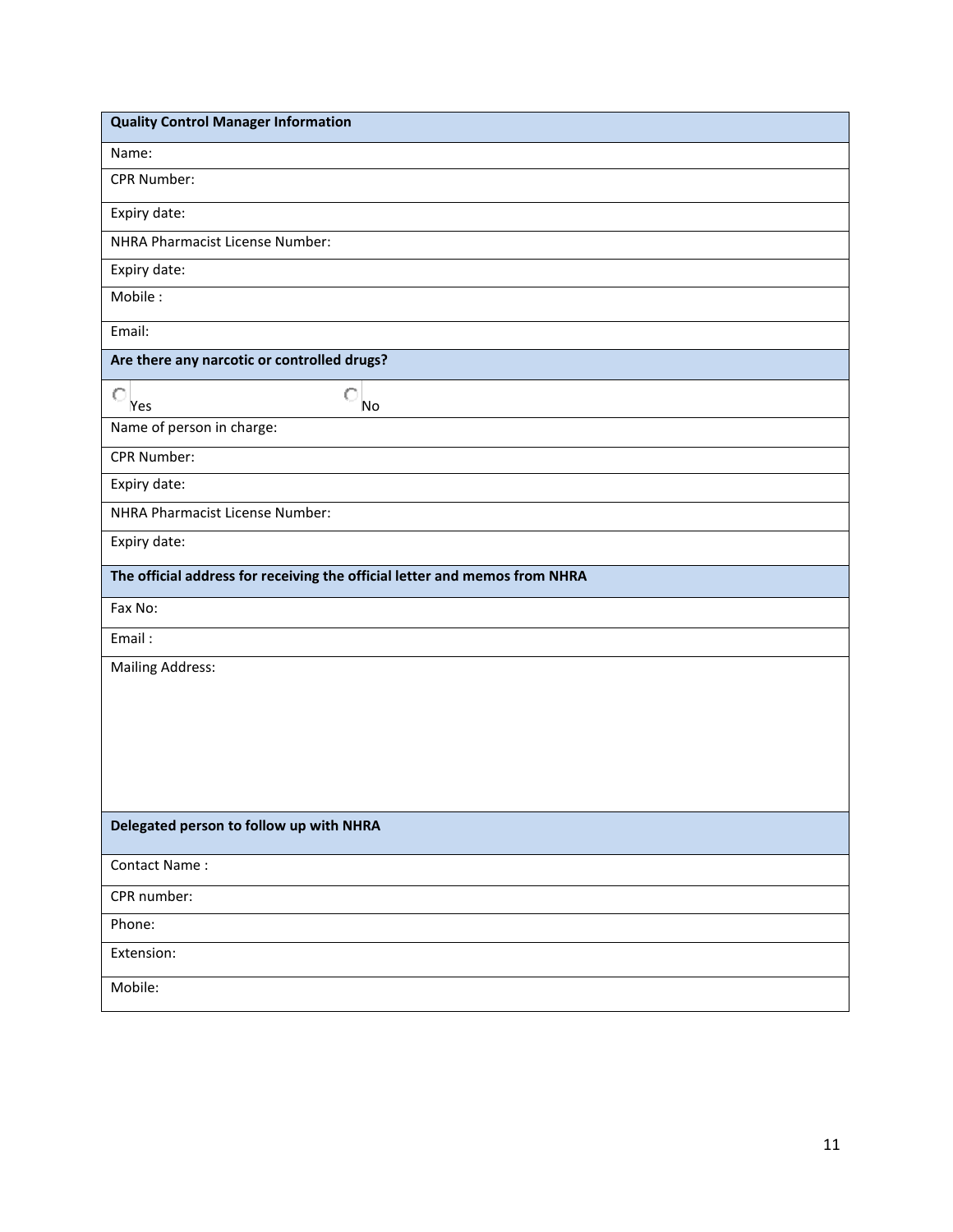### **Quality Control Manager Commitment**

I have the full responsibility for all released batches and applying good manufacturing practices

In case of termination of my contract with the establishment/ manufacturer for any reason I undertake to inform NHRA within thirty days start by last working day

I have read all terms and conditions of the Kingdom of Bahrain law # 18 of 1997 for Regulation of Pharmacy and I undertake to follow all its content and regulations , also I undertake to follow any regulation issued by NHRA in future.

Name :

Date:

Quality Control Manager signature :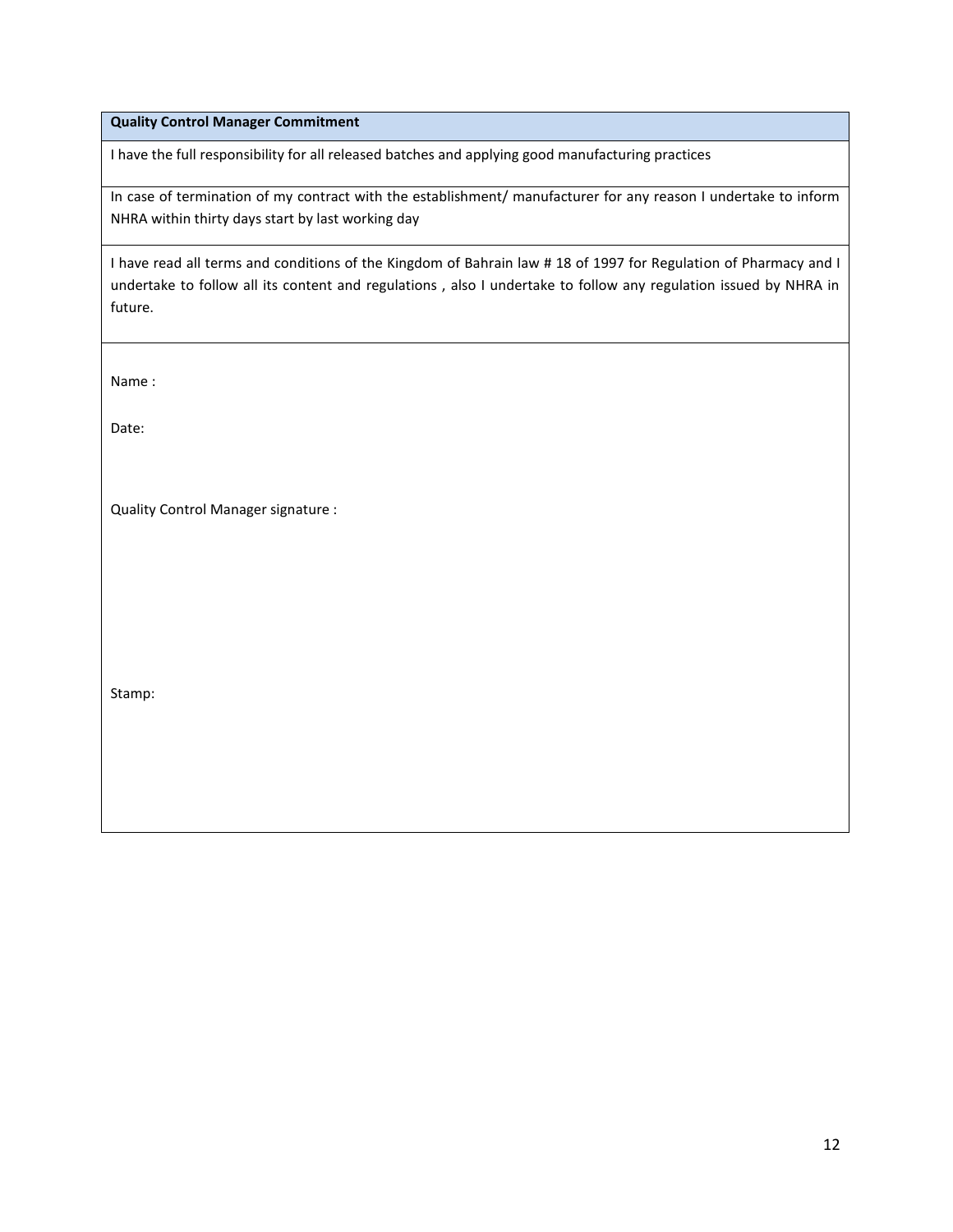#### **Production Manager Commitment**

In case of termination of my contract with the establishment/ manufacturer for any reason I undertake to inform NHRA within thirty days start by last working day

I have read all terms and conditions of the Kingdom of Bahrain law # 18 of 1997 for Regulation of Pharmacy and I undertake to follow all its content and regulations , also I undertake to follow any regulation issued by NHRA in future.

Name :

Date:

Production Manager signature :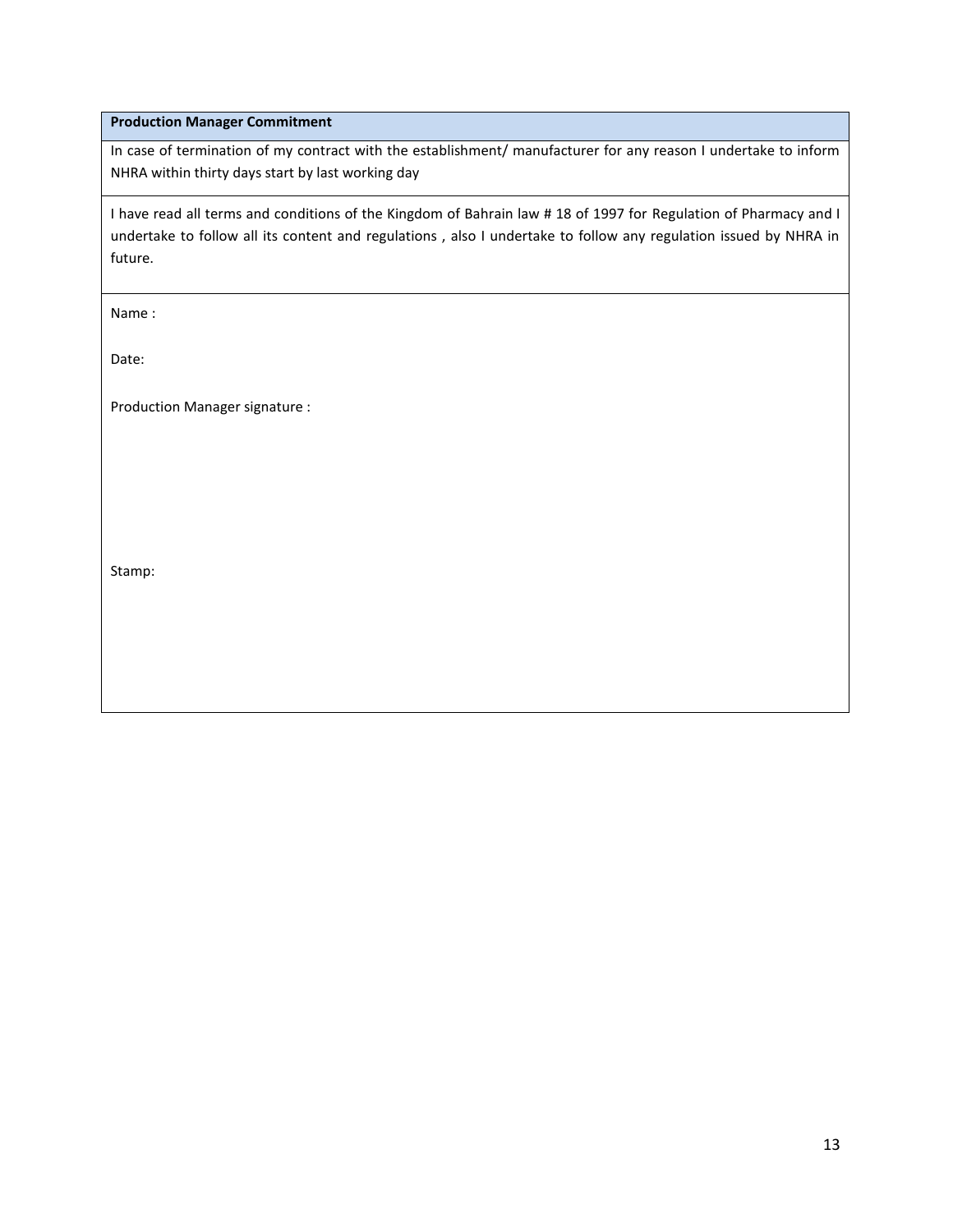#### **Person in charge of Narcotics & Controlled Drug Commitment**

In case of termination of my contract with the establishment/ manufacturer for any reason I undertake to inform NHRA within thirty days start by last working day

I have read all terms and conditions of the Kingdom of Bahrain law # 15 of 2007 for Narcotics and Psychotropic Substances and I undertake to follow all its content and regulations followed, also I undertake to follow any regulation issued by NHRA in future.

I have read all terms and conditions of the Kingdom of Bahrain law # 18 of 1997 for Regulation of Pharmacy and I undertake to follow all its content and regulations , also I undertake to follow any regulation issued by NHRA in future.

Name :

Date:

Person in charge signature :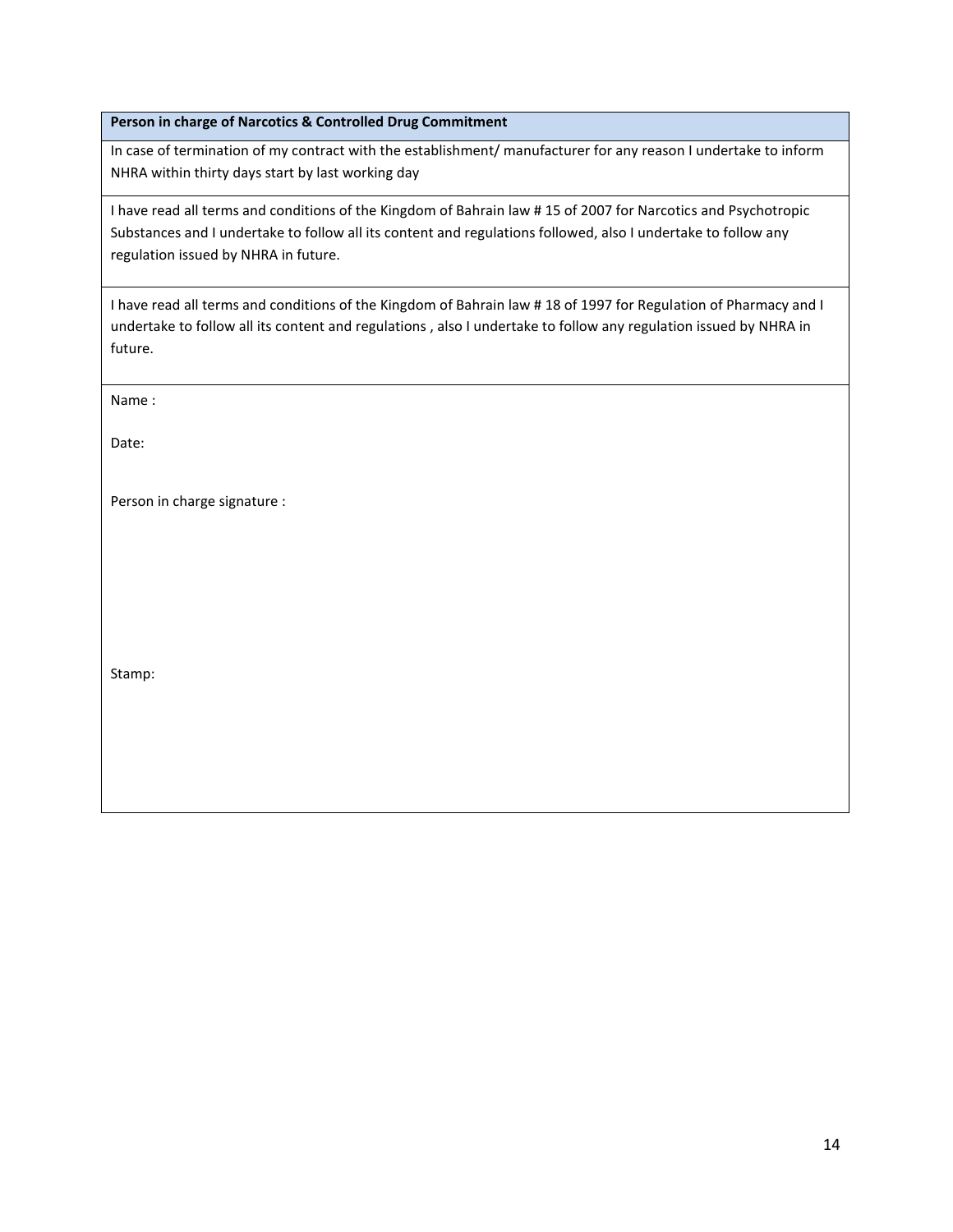**Owner Commitment**

This form has been filled by my knowledge with complete and correct information. Also, all attached documents are stamped by company 's stamp and considered as an official copy. I take the extreme responsibility for any forgery or incorrect information on these documents

I undertake to update any changes in the current information

I will not manufacture or market any product unless it is registered by NHRA & have a certificate of Good Manufacturing Practices (GMP)

I have read all terms and conditions of the Kingdom of Bahrain law # 15 of 2007 for Narcotics and Psychotropic Substances and I undertake to follow all its content and regulations followed, also I undertake to follow any regulation issued by NHRA in future.

I have read all terms and conditions of the Kingdom of Bahrain law # 18 of 1997 for Regulation of Pharmacy and I undertake to follow all its content and regulations , also I undertake to follow any regulation issued by NHRA in future.

Name :

Date:

Owner / General Manager (For manufacturers) signature :